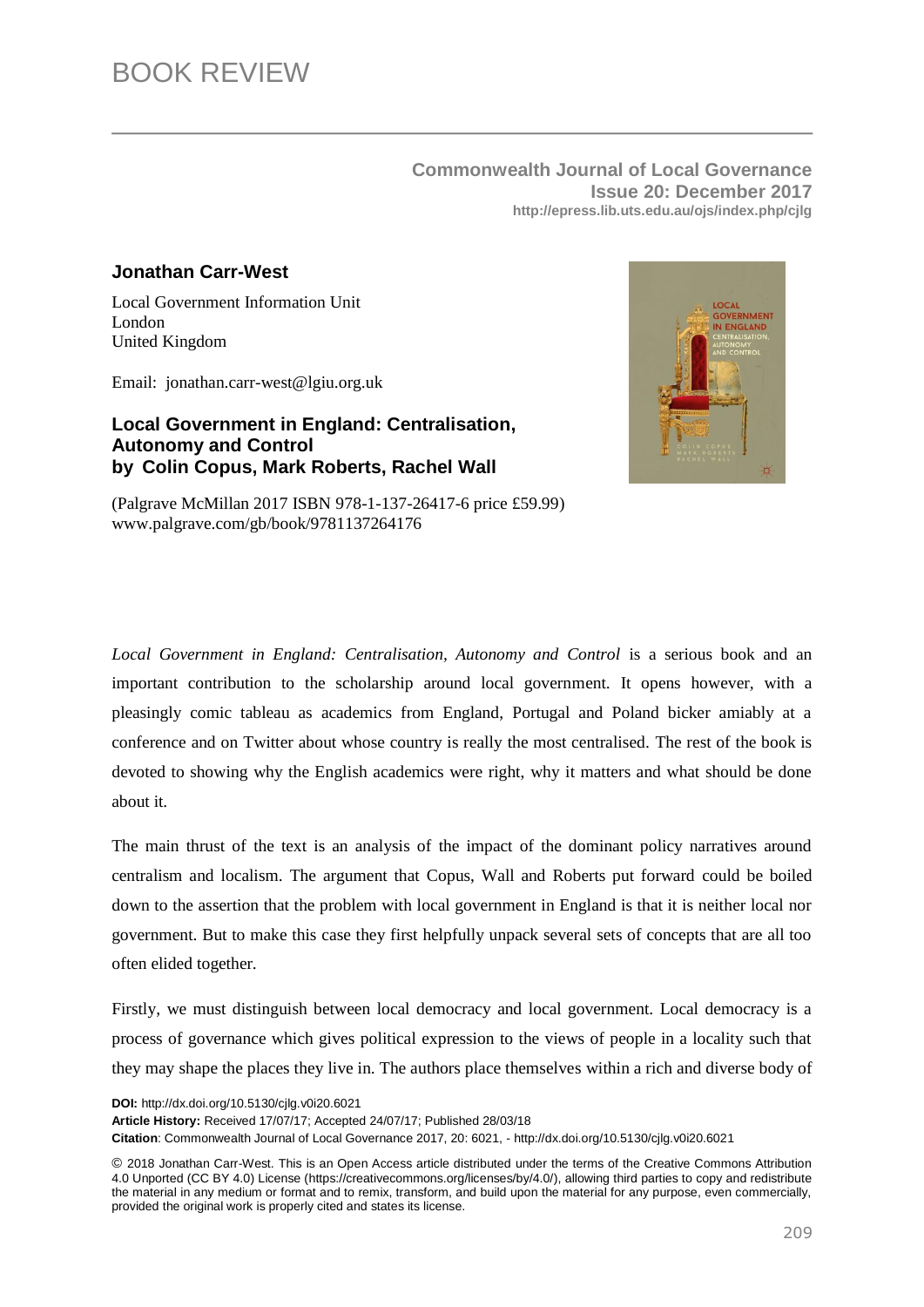thought in which this ability to exercise local autonomy is seen as an essential precondition of liberty and well-being. Local government is also, however, the body that delivers (or commissions) public services at a local level. These two functions are normally conflated but, they argue, in reality they are separate and, indeed, may be in tension with one another.

The dominant policy narrative of recent decades has focused almost exclusively on local government as the provider of public services locally and thus as a relatively small part of a much broader network of public services controlled and funded by national government. Once we treat local government as a delivery arm of the national state, the game is up: centralism is hardwired into the system.

Within this context the authors also distinguish between decentralisation (the transfer of functions from national to local government) and devolution (the transfer of authority from the national to the local). But both decentralisation and devolution operate within a clear hierarchy whereby power belongs to central government and is disbursed (freely or grudgingly) to the local. Paradoxically, therefore, narratives around decentralisation and/or devolution actually end up reinforcing centralism, not challenging it.

The observation that decentralising narratives reinforce the paradigm they purport to undermine is not new, but the narrative logic underpinning that claim is unpacked here with great clarity and rigour. So it is hard to find fault with the analysis of where we are and how we got here. But what can we do about it?

Unsurprisingly, given the analytical framing around policy narratives, the authors see a large part of the solution as being bound up in the construction of an alternative narrative: one they describe as 'muscular localism'. This builds on work Colin Copus has published previously on the local state: that is a state in which local government is the primary legislator with issues passed up to national parliament if, and only if, there are reasons to support this. Around this concept is developed a narrative that rests on six foundations: an organic foundation self-identifying local communities; a local patriotic foundation that engenders civic pride; a governmental foundation that places real decision-making in the hands of local communities, an experimental foundation that tolerates failure; a financial foundation of fiscal autonomy; a local interest foundation that questions the primacy of the national interest; and a proximity foundation that keeps units of government as close as possible to the communities they serve.

This is all good stuff: powerful and provocative. The state it describes is a fundamentally different policy to the one we currently inhabit. Yet there are two fronts it could further open up. The first